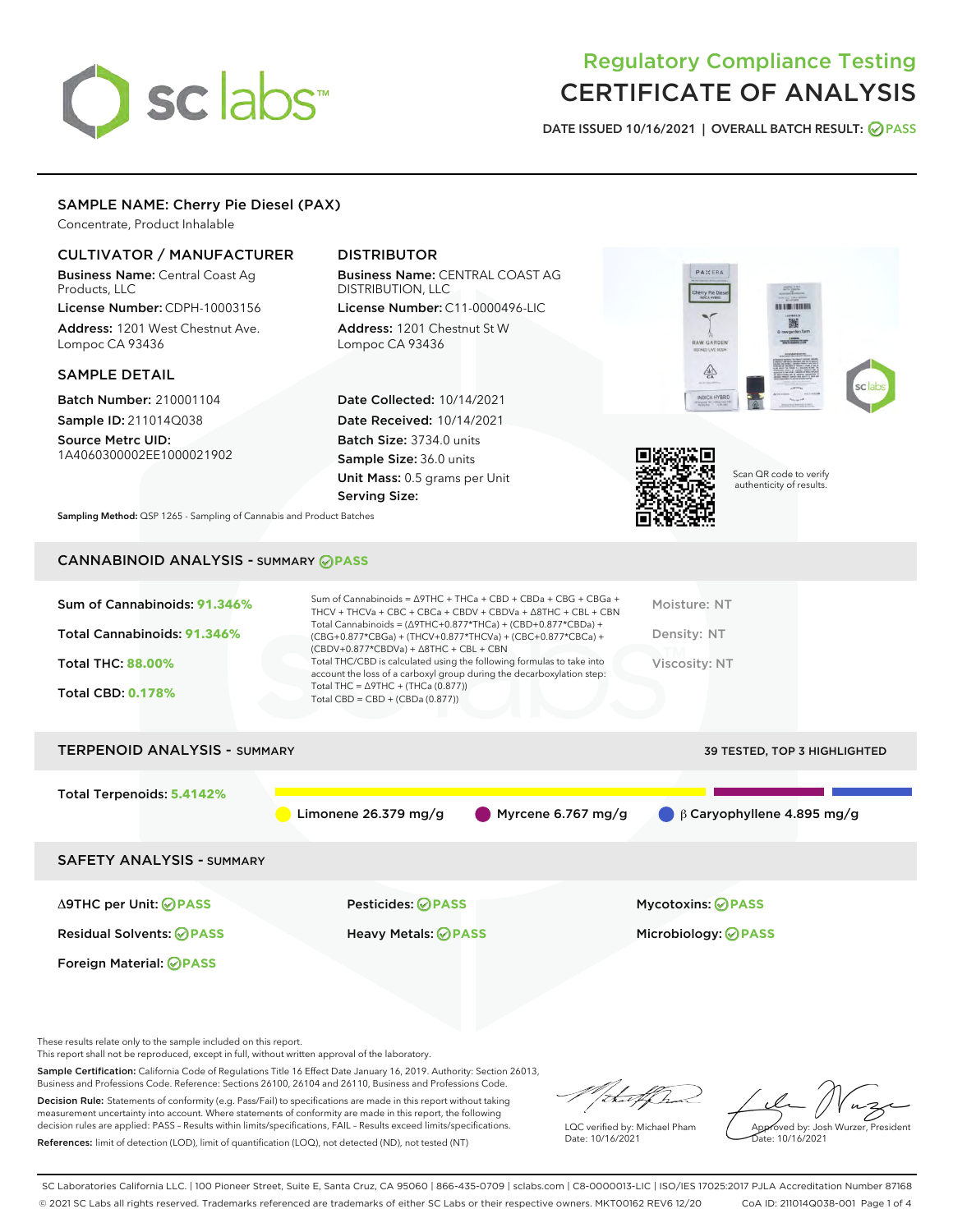



CHERRY PIE DIESEL (PAX) | DATE ISSUED 10/16/2021 | OVERALL BATCH RESULT: @ PASS

#### CANNABINOID TEST RESULTS - 10/15/2021 2 PASS

Tested by high-performance liquid chromatography with diode-array detection (HPLC-DAD). **Method:** QSP 1157 - Analysis of Cannabinoids by HPLC-DAD

#### TOTAL CANNABINOIDS: **91.346%**

Total Cannabinoids (Total THC) + (Total CBD) + (Total CBG) + (Total THCV) + (Total CBC) + (Total CBDV) + ∆8THC + CBL + CBN

TOTAL THC: **88.00%** Total THC (∆9THC+0.877\*THCa)

TOTAL CBD: **0.178%**

Total CBD (CBD+0.877\*CBDa)

TOTAL CBG: 2.448% Total CBG (CBG+0.877\*CBGa)

TOTAL THCV: 0.33% Total THCV (THCV+0.877\*THCVa)

TOTAL CBC: ND Total CBC (CBC+0.877\*CBCa)

TOTAL CBDV: ND Total CBDV (CBDV+0.877\*CBDVa)

| <b>COMPOUND</b>  | LOD/LOQ<br>(mg/g)          | <b>MEASUREMENT</b><br><b>UNCERTAINTY</b><br>mg/g | <b>RESULT</b><br>(mg/g) | <b>RESULT</b><br>(%) |
|------------------|----------------------------|--------------------------------------------------|-------------------------|----------------------|
| <b>A9THC</b>     | 0.06 / 0.26                | ±30.272                                          | 880.00                  | 88.000               |
| <b>CBG</b>       | 0.06/0.19                  | ±0.965                                           | 24.48                   | 2.448                |
| <b>THCV</b>      | 0.1/0.2                    | ±0.16                                            | 3.3                     | 0.33                 |
| $\triangle$ 8THC | 0.1/0.4                    | ±0.18                                            | 2.3                     | 0.23                 |
| <b>CBD</b>       | 0.07/0.29                  | ±0.082                                           | 1.78                    | 0.178                |
| <b>CBN</b>       | 0.1 / 0.3                  | ±0.10                                            | 1.6                     | 0.16                 |
| <b>THCa</b>      | 0.05/0.14                  | N/A                                              | <b>ND</b>               | <b>ND</b>            |
| <b>THCVa</b>     | 0.07/0.20                  | N/A                                              | <b>ND</b>               | <b>ND</b>            |
| <b>CBDa</b>      | 0.02/0.19                  | N/A                                              | <b>ND</b>               | <b>ND</b>            |
| <b>CBDV</b>      | 0.04 / 0.15                | N/A                                              | <b>ND</b>               | <b>ND</b>            |
| <b>CBDVa</b>     | 0.03/0.53                  | N/A                                              | <b>ND</b>               | <b>ND</b>            |
| <b>CBGa</b>      | 0.1/0.2                    | N/A                                              | <b>ND</b>               | <b>ND</b>            |
| <b>CBL</b>       | 0.06 / 0.24                | N/A                                              | <b>ND</b>               | <b>ND</b>            |
| <b>CBC</b>       | 0.2 / 0.5                  | N/A                                              | <b>ND</b>               | <b>ND</b>            |
| <b>CBCa</b>      | 0.07 / 0.28                | N/A                                              | <b>ND</b>               | <b>ND</b>            |
|                  | <b>SUM OF CANNABINOIDS</b> |                                                  | 913.46 mg/g             | 91.346%              |

#### **UNIT MASS: 0.5 grams per Unit**

| ∆9THC per Unit                        | 1120 per-package limit     | 440.00 mg/unit<br><b>PASS</b> |  |
|---------------------------------------|----------------------------|-------------------------------|--|
| <b>Total THC per Unit</b>             |                            | 440.00 mg/unit                |  |
| <b>CBD per Unit</b>                   |                            | $0.89$ mg/unit                |  |
| <b>Total CBD per Unit</b>             |                            | $0.89$ mg/unit                |  |
| Sum of Cannabinoids<br>per Unit       |                            | 456.73 mg/unit                |  |
| <b>Total Cannabinoids</b><br>per Unit |                            | 456.73 mg/unit                |  |
| <b>MOISTURE TEST RESULT</b>           | <b>DENSITY TEST RESULT</b> | <b>VISCOSITY TEST RESULT</b>  |  |

Not Tested

Not Tested

Not Tested

Terpene analysis utilizing gas chromatography-flame ionization detection (GC-FID). **Method:** QSP 1192 - Analysis of Terpenoids by GC-FID

| <b>COMPOUND</b>         | LOD/LOQ<br>(mg/g) | <b>MEASUREMENT</b><br><b>UNCERTAINTY</b><br>mg/g | <b>RESULT</b><br>(mg/g)                          | <b>RESULT</b><br>(%) |
|-------------------------|-------------------|--------------------------------------------------|--------------------------------------------------|----------------------|
| Limonene                | 0.005 / 0.016     | ±0.3772                                          | 26.379                                           | 2.6379               |
| <b>Myrcene</b>          | 0.008 / 0.025     | ±0.0873                                          | 6.767                                            | 0.6767               |
| $\beta$ Caryophyllene   | 0.004 / 0.012     | ±0.1743                                          | 4.895                                            | 0.4895               |
| $\beta$ Pinene          | 0.004 / 0.014     | ±0.0370                                          | 3.220                                            | 0.3220               |
| $\alpha$ Pinene         | 0.005 / 0.017     | ±0.0217                                          | 2.526                                            | 0.2526               |
| Linalool                | 0.009/0.032       | ±0.0893                                          | 2.349                                            | 0.2349               |
| Fenchol                 | 0.010 / 0.034     | ±0.0669                                          | 1.728                                            | 0.1728               |
| Terpinolene             | 0.008 / 0.026     | ±0.0251                                          | 1.223                                            | 0.1223               |
| $\alpha$ Humulene       | 0.009/0.029       | ±0.0373                                          | 1.163                                            | 0.1163               |
| Ocimene                 | 0.011 / 0.038     | ±0.0347                                          | 1.080                                            | 0.1080               |
| <b>Terpineol</b>        | 0.016 / 0.055     | ±0.0447                                          | 0.728                                            | 0.0728               |
| trans-ß-Farnesene       | 0.008 / 0.025     | ±0.0158                                          | 0.446                                            | 0.0446               |
| Camphene                | 0.005 / 0.015     | ±0.0050                                          | 0.436                                            | 0.0436               |
| <b>Borneol</b>          | 0.005 / 0.016     | ±0.0111                                          | 0.264                                            | 0.0264               |
| Fenchone                | 0.009 / 0.028     | ±0.0046                                          | 0.159                                            | 0.0159               |
| Valencene               | 0.009 / 0.030     | ±0.0090                                          | 0.130                                            | 0.0130               |
| $\alpha$ Bisabolol      | 0.008 / 0.026     | ±0.0068                                          | 0.127                                            | 0.0127               |
| <b>Nerolidol</b>        | 0.009 / 0.028     | ±0.0065                                          | 0.104                                            | 0.0104               |
| Citronellol             | 0.003 / 0.010     | ±0.0041                                          | 0.085                                            | 0.0085               |
| $\alpha$ Phellandrene   | 0.006 / 0.020     | ±0.0007                                          | 0.054                                            | 0.0054               |
| Geraniol                | 0.002 / 0.007     | ±0.0023                                          | 0.053                                            | 0.0053               |
| $\gamma$ Terpinene      | 0.006 / 0.018     | ±0.0009                                          | 0.052                                            | 0.0052               |
| $\alpha$ Terpinene      | 0.005 / 0.017     | ±0.0007                                          | 0.047                                            | 0.0047               |
| <b>Geranyl Acetate</b>  | 0.004 / 0.014     | ±0.0019                                          | 0.046                                            | 0.0046               |
| 3 Carene                | 0.005 / 0.018     | ±0.0005                                          | 0.033                                            | 0.0033               |
| Sabinene Hydrate        | 0.006 / 0.022     | ±0.0011                                          | 0.029                                            | 0.0029               |
| Eucalyptol              | 0.006 / 0.018     | ±0.0005                                          | 0.019                                            | 0.0019               |
| p-Cymene                | 0.005 / 0.016     | N/A                                              | <loq< th=""><th><loq< th=""></loq<></th></loq<>  | <loq< th=""></loq<>  |
| Isoborneol              | 0.004 / 0.012     | N/A                                              | <loq< th=""><th><loq< th=""></loq<></th></loq<>  | <loq< th=""></loq<>  |
| Caryophyllene           | 0.010 / 0.033     | N/A                                              | <loq< th=""><th><math>&lt;</math>LOQ</th></loq<> | $<$ LOQ              |
| Sabinene                | 0.004 / 0.014     | N/A                                              | ND                                               | <b>ND</b>            |
| (-)-Isopulegol          | 0.005 / 0.016     | N/A                                              | ND                                               | ND                   |
| Camphor                 | 0.006 / 0.019     | N/A                                              | ND                                               | <b>ND</b>            |
| Menthol                 | 0.008 / 0.025     | N/A                                              | ND                                               | <b>ND</b>            |
| Nerol                   | 0.003 / 0.011     | N/A                                              | ND                                               | ND                   |
| $R-(+)$ -Pulegone       | 0.003 / 0.011     | N/A                                              | ND                                               | <b>ND</b>            |
| $\alpha$ Cedrene        | 0.005 / 0.016     | N/A                                              | ND                                               | <b>ND</b>            |
| Guaiol                  | 0.009 / 0.030     | N/A                                              | ND                                               | ND                   |
| Cedrol                  | 0.008 / 0.027     | N/A                                              | ND                                               | <b>ND</b>            |
| <b>TOTAL TERPENOIDS</b> |                   |                                                  | 54.142 mg/g                                      | 5.4142%              |

SC Laboratories California LLC. | 100 Pioneer Street, Suite E, Santa Cruz, CA 95060 | 866-435-0709 | sclabs.com | C8-0000013-LIC | ISO/IES 17025:2017 PJLA Accreditation Number 87168 © 2021 SC Labs all rights reserved. Trademarks referenced are trademarks of either SC Labs or their respective owners. MKT00162 REV6 12/20 CoA ID: 211014Q038-001 Page 2 of 4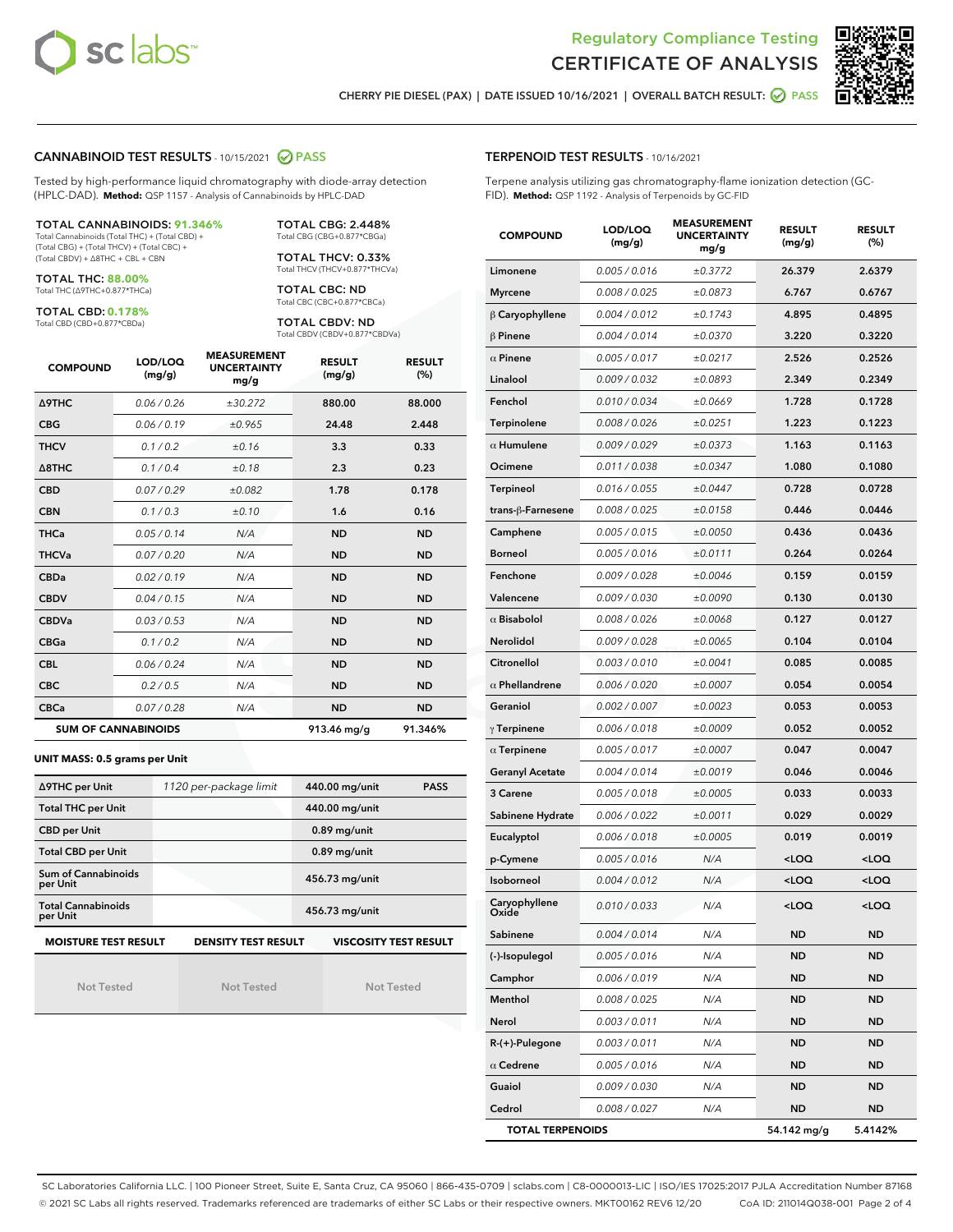



CHERRY PIE DIESEL (PAX) | DATE ISSUED 10/16/2021 | OVERALL BATCH RESULT: @ PASS

# CATEGORY 1 PESTICIDE TEST RESULTS - 10/16/2021 2 PASS

Pesticide and plant growth regulator analysis utilizing high-performance liquid chromatography-mass spectrometry (HPLC-MS) or gas chromatography-mass spectrometry (GC-MS). \*GC-MS utilized where indicated. **Method:** QSP 1212 - Analysis of Pesticides and Mycotoxins by LC-MS or QSP 1213 - Analysis of Pesticides by GC-MS

| <b>COMPOUND</b>             | LOD/LOQ<br>$(\mu g/g)$ | <b>ACTION</b><br>LIMIT<br>$(\mu g/g)$ | <b>MEASUREMENT</b><br><b>UNCERTAINTY</b><br>$\mu$ g/g | <b>RESULT</b><br>$(\mu g/g)$ | <b>RESULT</b> |
|-----------------------------|------------------------|---------------------------------------|-------------------------------------------------------|------------------------------|---------------|
| Aldicarb                    | 0.03 / 0.08            | $\ge$ LOD                             | N/A                                                   | <b>ND</b>                    | <b>PASS</b>   |
| Carbofuran                  | 0.02 / 0.05            | $>$ LOD                               | N/A                                                   | <b>ND</b>                    | <b>PASS</b>   |
| Chlordane*                  | 0.03 / 0.08            | $>$ LOD                               | N/A                                                   | <b>ND</b>                    | <b>PASS</b>   |
| Chlorfenapyr*               | 0.03 / 0.10            | ≥ LOD                                 | N/A                                                   | <b>ND</b>                    | <b>PASS</b>   |
| Chlorpyrifos                | 0.02 / 0.06            | $\geq$ LOD                            | N/A                                                   | <b>ND</b>                    | <b>PASS</b>   |
| Coumaphos                   | 0.02 / 0.07            | $>$ LOD                               | N/A                                                   | <b>ND</b>                    | <b>PASS</b>   |
| <b>Daminozide</b>           | 0.02 / 0.07            | $\ge$ LOD                             | N/A                                                   | <b>ND</b>                    | <b>PASS</b>   |
| <b>DDVP</b><br>(Dichlorvos) | 0.03/0.09              | $\geq$ LOD                            | N/A                                                   | <b>ND</b>                    | <b>PASS</b>   |
| Dimethoate                  | 0.03 / 0.08            | $>$ LOD                               | N/A                                                   | <b>ND</b>                    | <b>PASS</b>   |
| Ethoprop(hos)               | 0.03/0.10              | $>$ LOD                               | N/A                                                   | <b>ND</b>                    | <b>PASS</b>   |
| Etofenprox                  | 0.02 / 0.06            | $>$ LOD                               | N/A                                                   | <b>ND</b>                    | <b>PASS</b>   |
| Fenoxycarb                  | 0.03 / 0.08            | $>$ LOD                               | N/A                                                   | <b>ND</b>                    | <b>PASS</b>   |
| Fipronil                    | 0.03 / 0.08            | $\geq$ LOD                            | N/A                                                   | <b>ND</b>                    | <b>PASS</b>   |
| Imazalil                    | 0.02 / 0.06            | $\geq$ LOD                            | N/A                                                   | <b>ND</b>                    | <b>PASS</b>   |
| Methiocarb                  | 0.02 / 0.07            | $>$ LOD                               | N/A                                                   | <b>ND</b>                    | <b>PASS</b>   |
| Methyl<br>parathion         | 0.03/0.10              | $\ge$ LOD                             | N/A                                                   | <b>ND</b>                    | <b>PASS</b>   |
| <b>Mevinphos</b>            | 0.03/0.09              | $>$ LOD                               | N/A                                                   | <b>ND</b>                    | <b>PASS</b>   |
| Paclobutrazol               | 0.02 / 0.05            | $\ge$ LOD                             | N/A                                                   | <b>ND</b>                    | <b>PASS</b>   |
| Propoxur                    | 0.03/0.09              | $\geq$ LOD                            | N/A                                                   | <b>ND</b>                    | <b>PASS</b>   |
| Spiroxamine                 | 0.03 / 0.08            | $\ge$ LOD                             | N/A                                                   | <b>ND</b>                    | <b>PASS</b>   |
| Thiacloprid                 | 0.03/0.10              | $\ge$ LOD                             | N/A                                                   | <b>ND</b>                    | <b>PASS</b>   |

#### CATEGORY 2 PESTICIDE TEST RESULTS - 10/16/2021 @ PASS

| <b>COMPOUND</b>          | LOD/LOO<br>$(\mu g/g)$ | <b>ACTION</b><br>LIMIT<br>$(\mu g/g)$ | <b>MEASUREMENT</b><br><b>UNCERTAINTY</b><br>µg/g | <b>RESULT</b><br>$(\mu g/g)$ | <b>RESULT</b> |
|--------------------------|------------------------|---------------------------------------|--------------------------------------------------|------------------------------|---------------|
| Abamectin                | 0.03/0.10              | 0.1                                   | N/A                                              | <b>ND</b>                    | <b>PASS</b>   |
| Acephate                 | 0.02/0.07              | 0.1                                   | N/A                                              | <b>ND</b>                    | <b>PASS</b>   |
| Acequinocyl              | 0.02/0.07              | 0.1                                   | N/A                                              | <b>ND</b>                    | <b>PASS</b>   |
| Acetamiprid              | 0.02/0.05              | 0.1                                   | N/A                                              | <b>ND</b>                    | <b>PASS</b>   |
| Azoxystrobin             | 0.02/0.07              | 0.1                                   | N/A                                              | <b>ND</b>                    | <b>PASS</b>   |
| <b>Bifenazate</b>        | 0.01/0.04              | 0.1                                   | N/A                                              | <b>ND</b>                    | <b>PASS</b>   |
| <b>Bifenthrin</b>        | 0.02 / 0.05            | 3                                     | N/A                                              | <b>ND</b>                    | <b>PASS</b>   |
| <b>Boscalid</b>          | 0.03/0.09              | 0.1                                   | N/A                                              | <b>ND</b>                    | <b>PASS</b>   |
| Captan                   | 0.19/0.57              | 0.7                                   | N/A                                              | <b>ND</b>                    | <b>PASS</b>   |
| Carbaryl                 | 0.02/0.06              | 0.5                                   | N/A                                              | <b>ND</b>                    | <b>PASS</b>   |
| Chlorantranilip-<br>role | 0.04/0.12              | 10                                    | N/A                                              | <b>ND</b>                    | <b>PASS</b>   |
| Clofentezine             | 0.03/0.09              | 0.1                                   | N/A                                              | <b>ND</b>                    | <b>PASS</b>   |

| <b>COMPOUND</b>               | LOD/LOQ<br>(µg/g) | <b>ACTION</b><br><b>LIMIT</b><br>(µg/g) | <b>MEASUREMENT</b><br><b>UNCERTAINTY</b><br>µg/g | <b>RESULT</b><br>(µg/g) | <b>RESULT</b> |
|-------------------------------|-------------------|-----------------------------------------|--------------------------------------------------|-------------------------|---------------|
| Cyfluthrin                    | 0.12 / 0.38       | $\overline{c}$                          | N/A                                              | <b>ND</b>               | <b>PASS</b>   |
| Cypermethrin                  | 0.11/0.32         | 1                                       | N/A                                              | <b>ND</b>               | <b>PASS</b>   |
| Diazinon                      | 0.02 / 0.05       | 0.1                                     | N/A                                              | <b>ND</b>               | <b>PASS</b>   |
| Dimethomorph                  | 0.03 / 0.09       | 2                                       | N/A                                              | <b>ND</b>               | <b>PASS</b>   |
| Etoxazole                     | 0.02 / 0.06       | 0.1                                     | N/A                                              | <b>ND</b>               | <b>PASS</b>   |
| Fenhexamid                    | 0.03 / 0.09       | 0.1                                     | N/A                                              | <b>ND</b>               | <b>PASS</b>   |
| Fenpyroximate                 | 0.02 / 0.06       | 0.1                                     | N/A                                              | <b>ND</b>               | <b>PASS</b>   |
| Flonicamid                    | 0.03 / 0.10       | 0.1                                     | N/A                                              | <b>ND</b>               | <b>PASS</b>   |
| Fludioxonil                   | 0.03 / 0.10       | 0.1                                     | N/A                                              | <b>ND</b>               | <b>PASS</b>   |
| Hexythiazox                   | 0.02 / 0.07       | 0.1                                     | N/A                                              | <b>ND</b>               | <b>PASS</b>   |
| Imidacloprid                  | 0.04 / 0.11       | 5                                       | N/A                                              | <b>ND</b>               | <b>PASS</b>   |
| Kresoxim-methyl               | 0.02 / 0.07       | 0.1                                     | N/A                                              | <b>ND</b>               | <b>PASS</b>   |
| Malathion                     | 0.03 / 0.09       | 0.5                                     | N/A                                              | <b>ND</b>               | <b>PASS</b>   |
| Metalaxyl                     | 0.02 / 0.07       | 2                                       | N/A                                              | <b>ND</b>               | <b>PASS</b>   |
| Methomyl                      | 0.03 / 0.10       | $\mathcal{I}$                           | N/A                                              | <b>ND</b>               | <b>PASS</b>   |
| Myclobutanil                  | 0.03 / 0.09       | 0.1                                     | N/A                                              | <b>ND</b>               | <b>PASS</b>   |
| Naled                         | 0.02 / 0.07       | 0.1                                     | N/A                                              | <b>ND</b>               | <b>PASS</b>   |
| Oxamyl                        | 0.04 / 0.11       | 0.5                                     | N/A                                              | <b>ND</b>               | <b>PASS</b>   |
| Pentachloronitro-<br>benzene* | 0.03 / 0.09       | 0.1                                     | N/A                                              | <b>ND</b>               | <b>PASS</b>   |
| Permethrin                    | 0.04/0.12         | 0.5                                     | N/A                                              | <b>ND</b>               | <b>PASS</b>   |
| Phosmet                       | 0.03 / 0.10       | 0.1                                     | N/A                                              | <b>ND</b>               | <b>PASS</b>   |
| Piperonylbu-<br>toxide        | 0.02 / 0.07       | 3                                       | N/A                                              | <b>ND</b>               | <b>PASS</b>   |
| Prallethrin                   | 0.03 / 0.08       | 0.1                                     | N/A                                              | <b>ND</b>               | <b>PASS</b>   |
| Propiconazole                 | 0.02 / 0.07       | 0.1                                     | N/A                                              | <b>ND</b>               | <b>PASS</b>   |
| Pyrethrins                    | 0.04 / 0.12       | 0.5                                     | N/A                                              | <b>ND</b>               | <b>PASS</b>   |
| Pyridaben                     | 0.02 / 0.07       | 0.1                                     | N/A                                              | <b>ND</b>               | <b>PASS</b>   |
| Spinetoram                    | 0.02 / 0.07       | 0.1                                     | N/A                                              | <b>ND</b>               | <b>PASS</b>   |
| Spinosad                      | 0.02 / 0.07       | 0.1                                     | N/A                                              | <b>ND</b>               | <b>PASS</b>   |
| Spiromesifen                  | 0.02 / 0.05       | 0.1                                     | N/A                                              | <b>ND</b>               | <b>PASS</b>   |
| Spirotetramat                 | 0.02 / 0.06       | 0.1                                     | N/A                                              | ND                      | <b>PASS</b>   |
| Tebuconazole                  | 0.02 / 0.07       | 0.1                                     | N/A                                              | <b>ND</b>               | <b>PASS</b>   |
| Thiamethoxam                  | 0.03 / 0.10       | 5                                       | N/A                                              | <b>ND</b>               | <b>PASS</b>   |
| Trifloxystrobin               | 0.03 / 0.08       | 0.1                                     | N/A                                              | <b>ND</b>               | <b>PASS</b>   |

SC Laboratories California LLC. | 100 Pioneer Street, Suite E, Santa Cruz, CA 95060 | 866-435-0709 | sclabs.com | C8-0000013-LIC | ISO/IES 17025:2017 PJLA Accreditation Number 87168 © 2021 SC Labs all rights reserved. Trademarks referenced are trademarks of either SC Labs or their respective owners. MKT00162 REV6 12/20 CoA ID: 211014Q038-001 Page 3 of 4